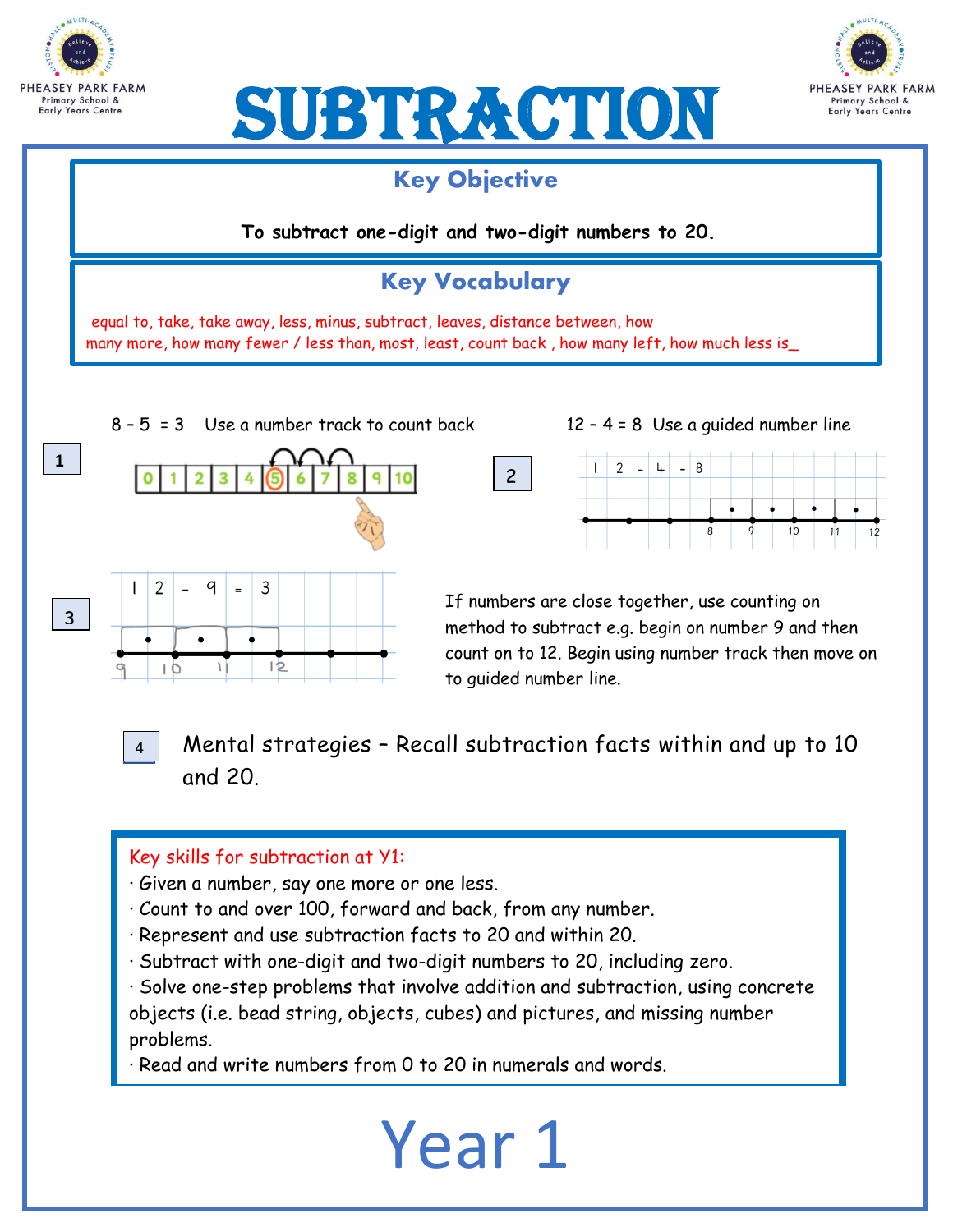



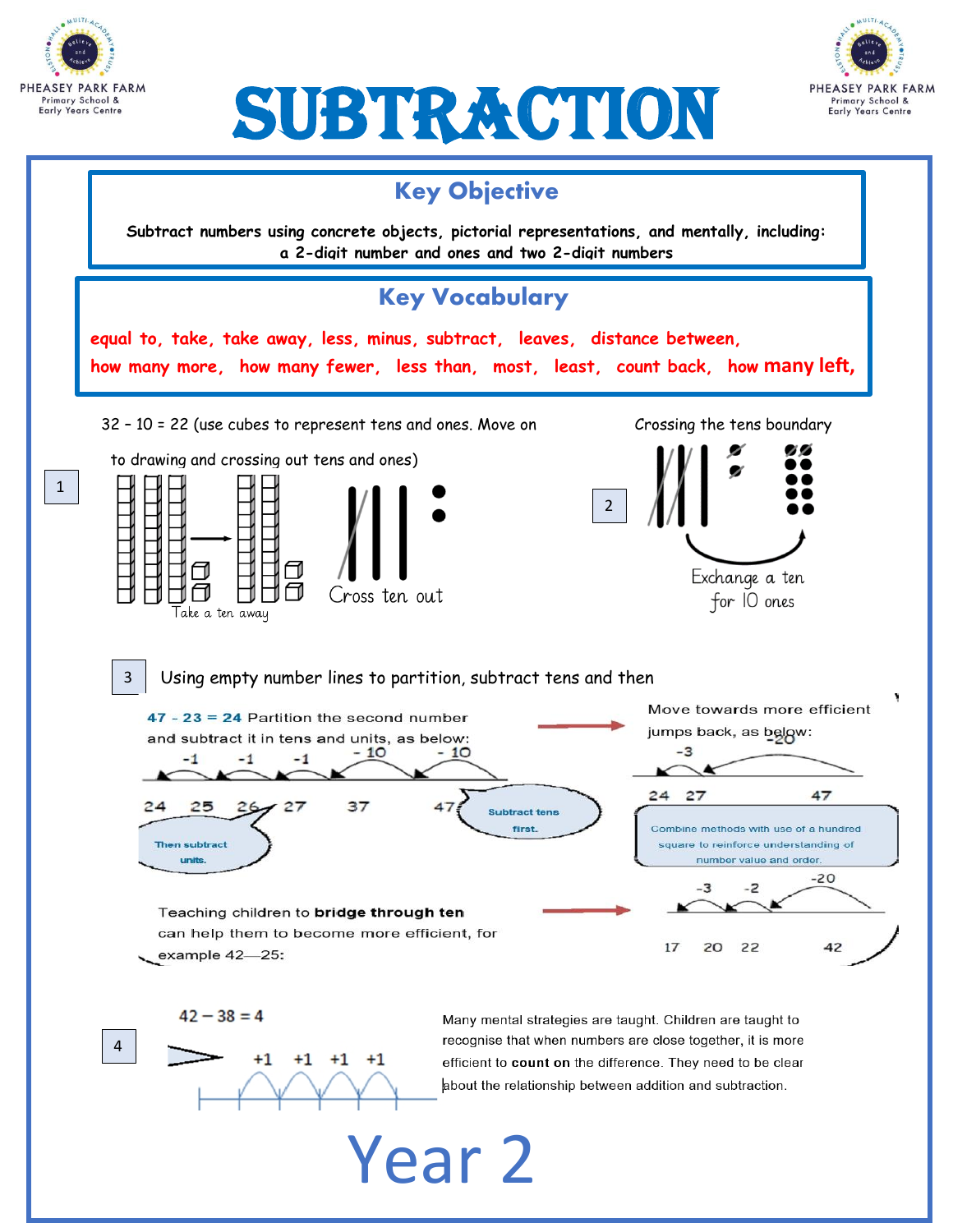



#### **Key skills for subtraction at Y2:**

-Recognise the place value of each digit in a two-digit number.

-Recall and use subtraction facts to 20 fluently and derive and use related facts up to 100.

-Subtract using concrete objects, pictorial representations, 100 squares and mentally, including: a two- digit number and ones, a two-digit number and tens, and two two-digit numbers.

-Show that subtraction of one number from another cannot be done in any order

-Recognise and use inverse relationship between addition and subtraction, using this to check calculations and missing number problems.

-Solve simple addition and subtraction problems including measures, using concrete objects, pictorial representation, and also applying their increasing knowledge of mental and written methods.

-Read and write numbers to at least 100 in numerals and in words.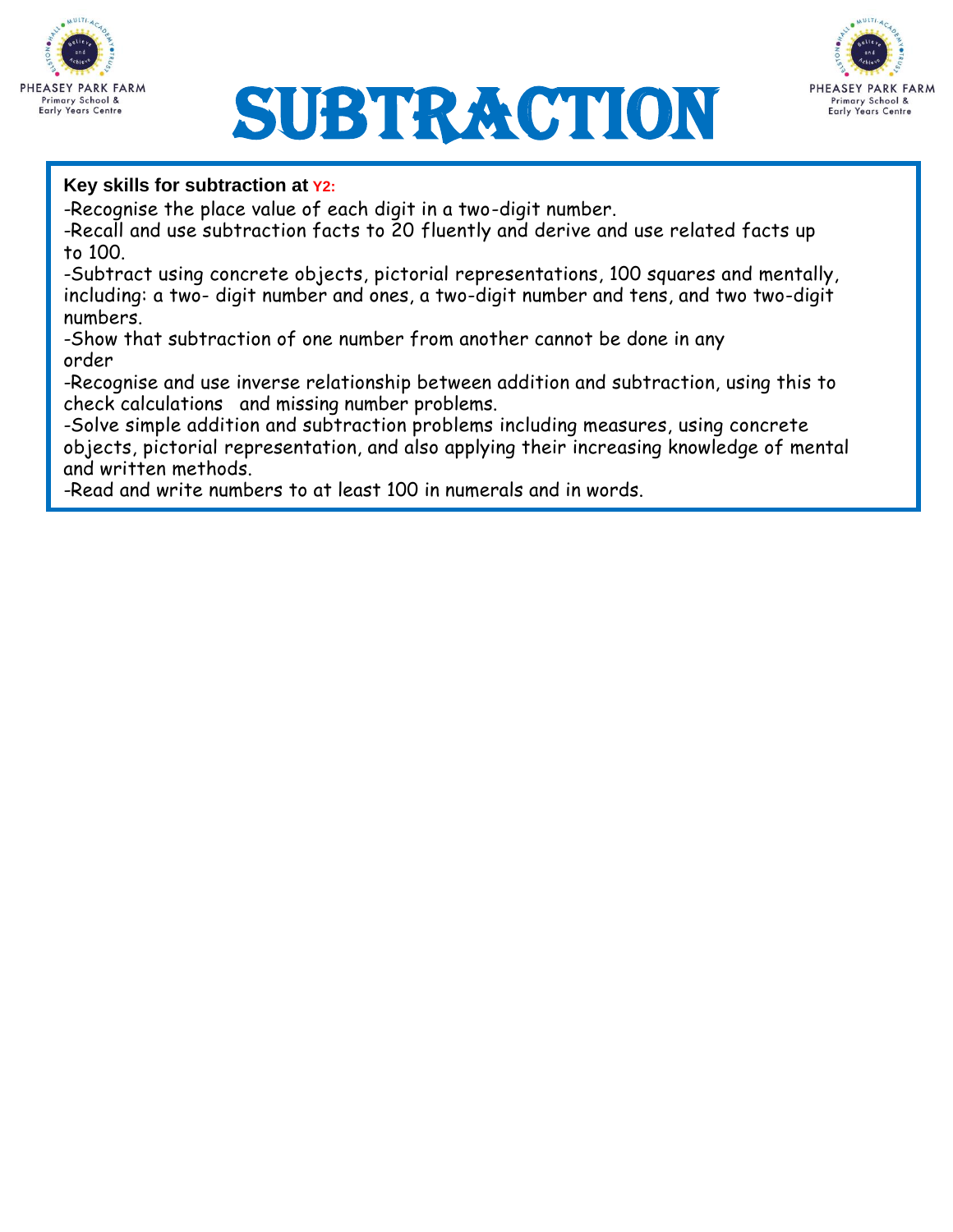



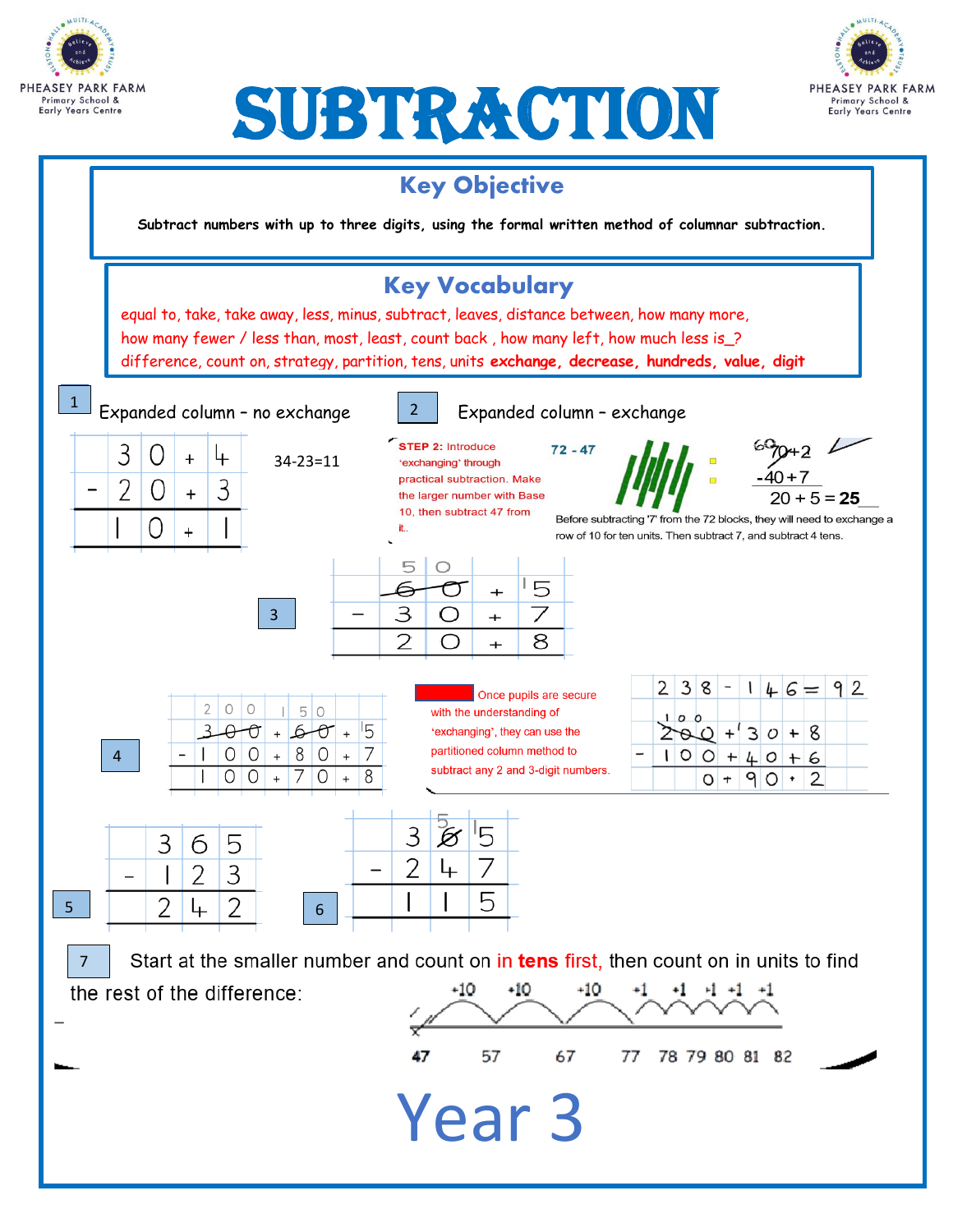





#### **Key skills for subtraction at Y3:**

-Estimate answers and use inverse operations to check Solve problems, including missing number problems.

-Find 10 or 100 more or less than a given number Calculate,

-Practise mental subtraction strategies, such as subtracting near multiples of 10 and adjusting (e.g.

subtracting 19 or and select most appropriate methods to subtract, explaining why.

-Read and write numbers up to 1000 in numerals and words.

-Recognise the place value of each digit in a 3-digit number -

Counting up differences as a mental strategy when numbers

are close together or near multiples of 10 (see examples

above)

-Subtract mentally a: **3-digit number and ones, 3-digit number and tens, 3-digit number and hundreds** .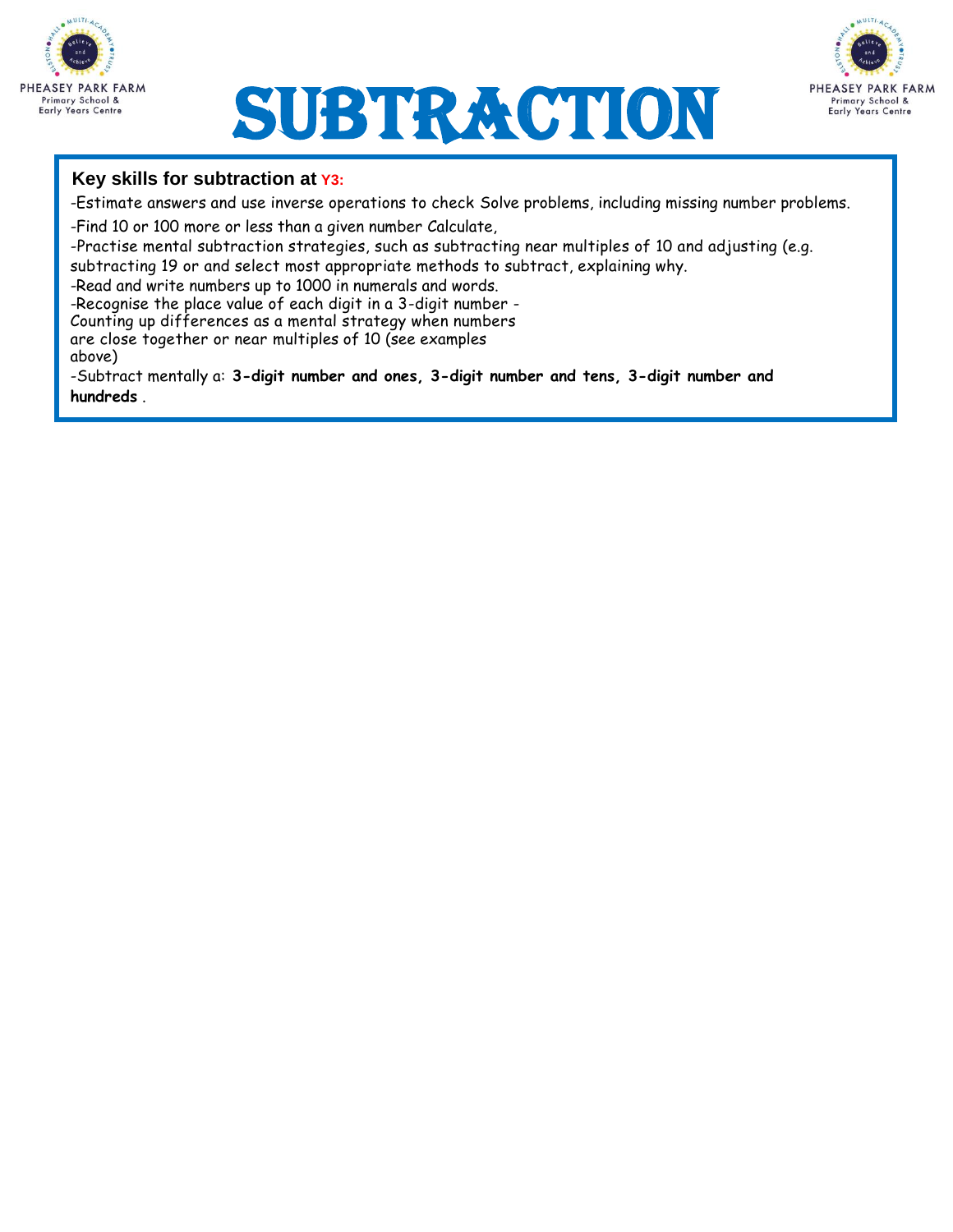





## Key Objective

**Subtract numbers with up to 4 digits using the formal written method of columnar subtraction.**

## Key Vocabulary

equal to, take, take away, less, minus, subtract, leaves, distance between, how many more, how many fewer, less than, most, least, count back, how many left, how much less is…? Count on, strategy, partition, tens, ones, exchange, decrease, hundreds, value,digit, inverse.

Compact column

1

5



Mental strategies – counting on to solve subtraction calculations and to find the difference.

Year 4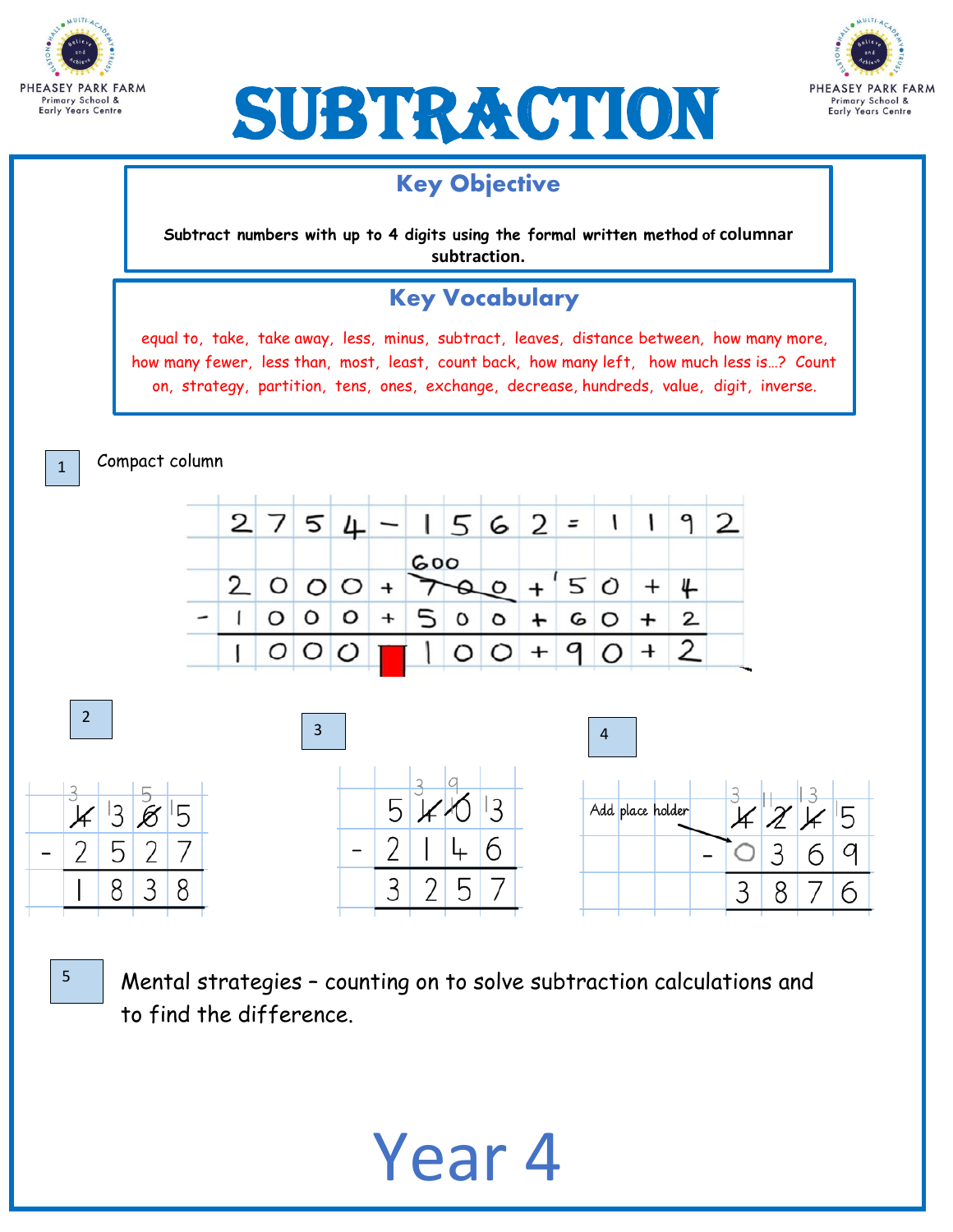





#### **Key skills for subtraction at Y4:**

-Subtract by counting on where numbers are close together or they are near to multiples of 10, 100 etc. -Children select the most appropriate and efficient methods for given subtraction calculations.

- -Estimate and use inverse operations to check answers.
- -Solve addition and subtraction 2-step problems, choosing which operations and methods to use and why.
- -Solve simple measure and money problems involving fractions and decimals to two decimal places.
- -Find 1000 more or less than a given number.
- -Count backwards through zero, including negative numbers.

-Recognise place value of each digit in a 4-digit number Round any number to the nearest 10, 100 or 1000 -Solve number and practical problems that involve the above, with increasingly large positive numbe rs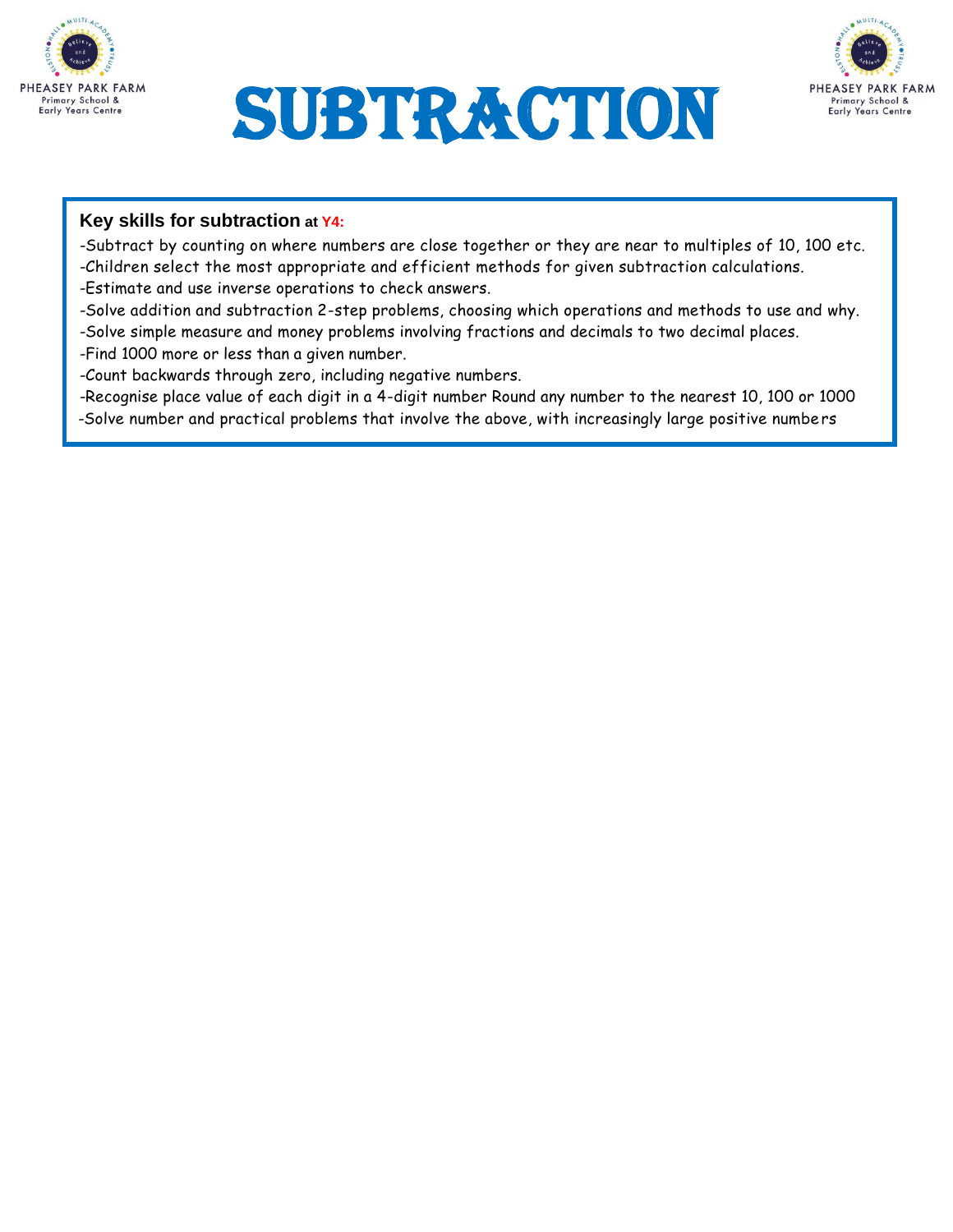





### Key Objective

**Subtract whole numbers with more than 4 digits, including using the formal written method of columnar subtraction.**

### Key Vocabulary

equal to, take, take away, less, minus, subtract, leaves, distance between, how many more, how many fewer, less than, most, least, count back, how many left, how much less is...? Count on, strategy, partition, tens, ones, exchange, decrease, hundreds, value, digit, inverse, tenths, hundredths,

Compact column

#### Subtracting with larger integers.



Year 5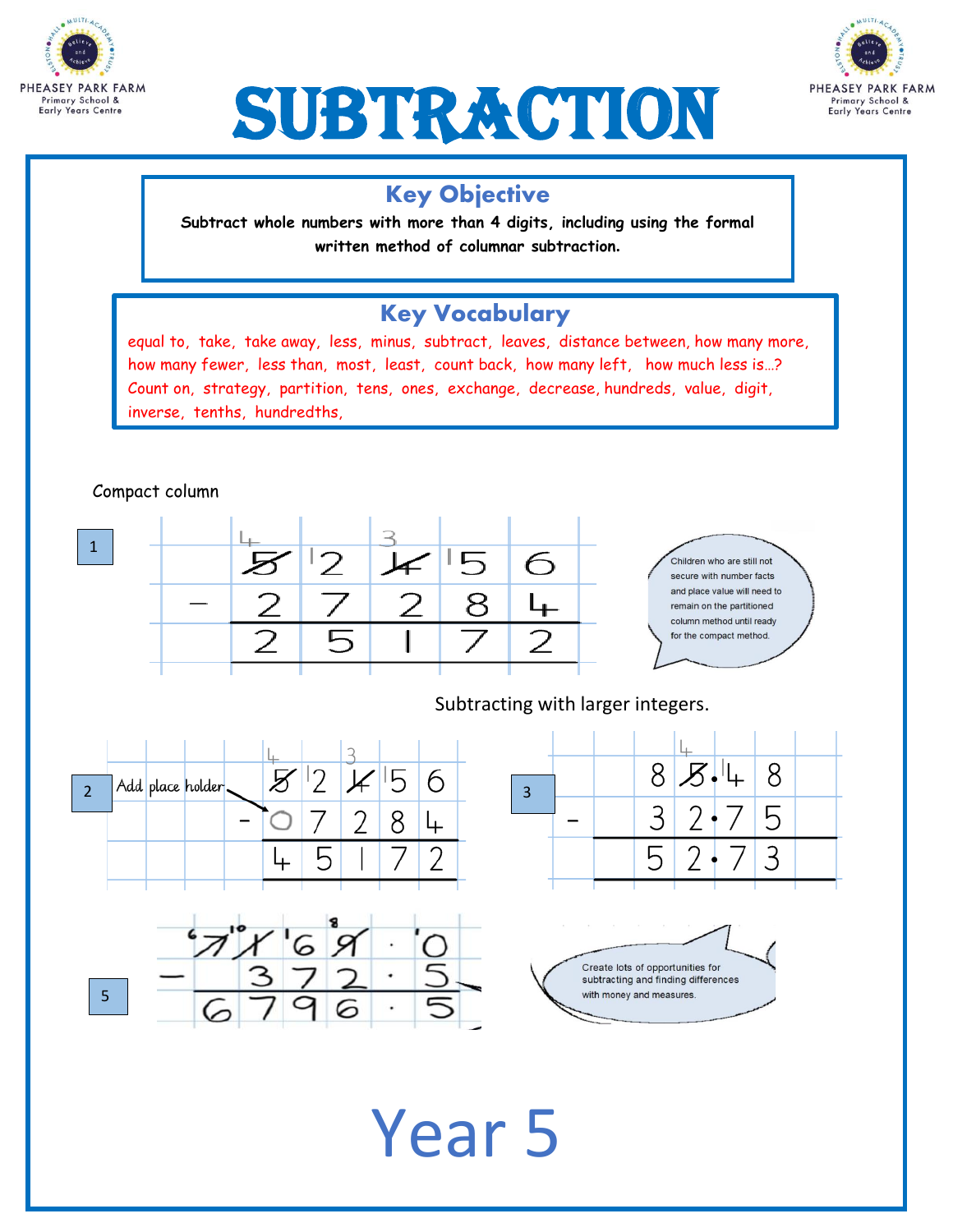





#### **Key skills for subtraction at Y5:**

-Subtract numbers mentally with increasingly large numbers.

-Use rounding and estimation to check answers to calculations and determine, in a range of contexts, levels of accuracy .

-Solve addition and subtraction multi-step problems in context, deciding which operations and methods to use and why.

-Read, write, order and compare numbers to at least 1 million and determine the value of each digit.

-Count forwards or backwards in steps of powers of 10 for any given number up to 1 million.

-Interpret negative numbers in context, counting forwards and backwards with positive and negative integers through 0.

-Round any number up to 1 million to the nearest 10, 100, 1000, 10 000 and 100 000.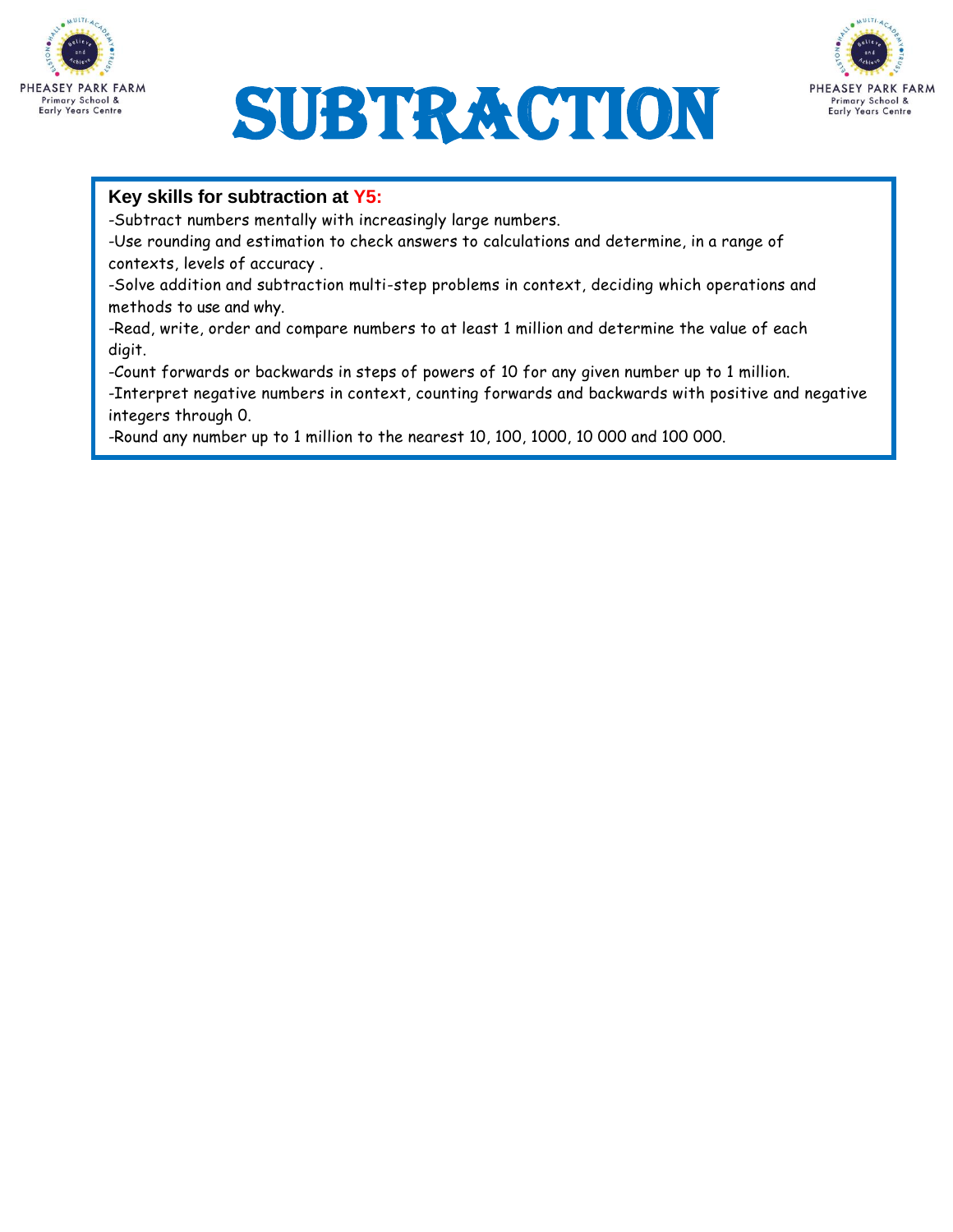



### Key Objectives

**Subtract whole numbers with more than 4 digits, including using the formal written method of columnar subtraction.**

## Key Vocabulary

Adding with decimal points **value, digit, inverse, tenths, hundredths,**  1 **less is…? Count on, strategy, partition, tens, ones, exchange, decrease, hundreds, equal to, take, take away, less, minus, subtract, leaves, distance between how many more, how many fewer, less than, most, least, count back, how many left, how much** 



Using the compact column method to subtract money and measures, including decimals with different numbers and decimal places.

Year 6